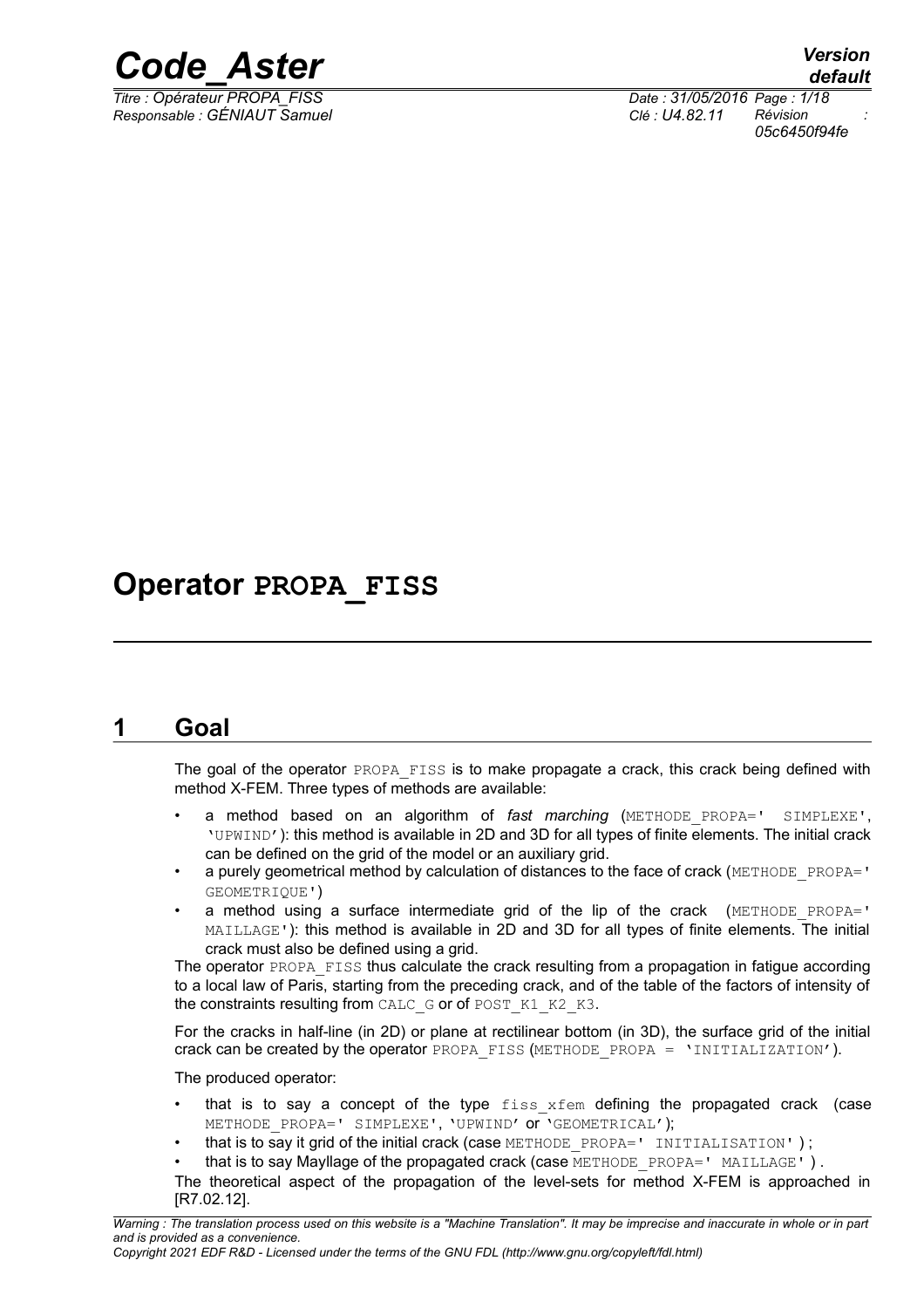*Titre : Opérateur PROPA\_FISS Date : 31/05/2016 Page : 2/18 Responsable : GÉNIAUT Samuel Clé : U4.82.11 Révision :*

*05c6450f94fe*

## **2 Syntax**

PROPA\_FISS( ♦ METHODE\_PROPA = / 'SIMPLEX' / 'UPWIND' / 'GRID' / 'INITIALIZATION' / 'GEOMETRICAL' # If METHODE\_PROPA = 'GEOMETRICAL' ◊ OPERATION = / 'NOTHING' [DEFECT] / 'DETEC\_COHESIF' / 'PROPA\_COHESIF' # If METHODE\_PROPA = 'SIMPLEX' or 'UPWIND' or 'GEOMETRICAL'  $\bullet$  MODEL = Mo,  $[\text{model}]$ ◊ TEST\_MAIL =/'NOT' [DEFECT] / 'YES' # If TEST\_MAIL=' OUI'  $\sqrt[3]{\text{IFERATIONS}} = / \text{iters},$  [I]<br>  $/ 5,$  [DE [DEFECT] ◊ TOLERANCE = / toler, [R] [DEFECT] # End if ◊ ZONE\_MAJ =/'TORUS' [DEFECT] / 'ALL' # If ZONE\_MAJ=' TORE'  $\sqrt[6]{}$  RAYON TORE = raytor, [R]  $\triangle$  CRACK = F (  $\triangle$  FISS ACTUELLE = fiss,  $[f$ iss xfem]  $\triangle$  FISS PROPAGEE = CO ('FISS'), [TXM] # If TEST\_MAIL=' NON',  $\bullet$  TABLE  $=$  sif , [table] ◊ NB\_POINT\_FOND = nbptfd, [I] # End  $i\bar{f}$ ), # If OPERATION=' RIEN' or OPERATION=' PROPA\_COHESIF'  $\bullet$  DA\_MAX = da, [R] # If OPERATION=' DETEC\_COHESIF' ♦ RESULAT = LMBO, [evol\_noli] # If OPERATION=' RIEN'  $\triangleleft$  RAY = ray,  $[R]$ # If TEST\_MAIL=' NON' and OPERATION=' RIEN',  $\triangleleft$  COMP LINE = F (  $\triangleleft$  COEF MULT MINI = cmin, [R]  $\bullet$  COEF MULT MAXI = cmax, [R] ), # If METHODE\_PROPA = 'GRID' ◆ MAIL STRUC = mast, [grid]

*Warning : The translation process used on this website is a "Machine Translation". It may be imprecise and inaccurate in whole or in part and is provided as a convenience.*

*Copyright 2021 EDF R&D - Licensed under the terms of the GNU FDL (http://www.gnu.org/copyleft/fdl.html)*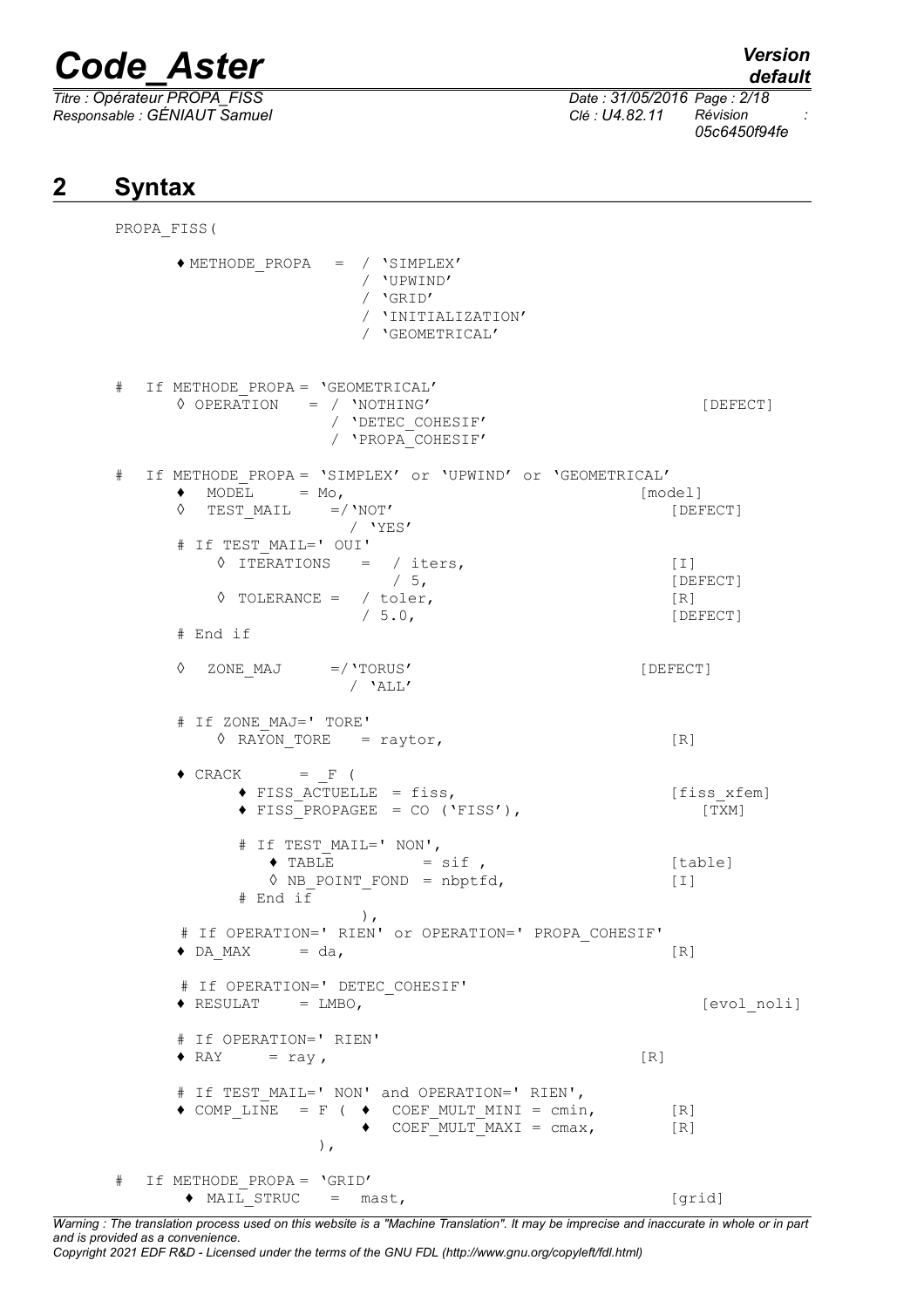*default*

*Code\_Aster Version*

*Titre : Opérateur PROPA\_FISS Date : 31/05/2016 Page : 3/18 Responsable : GÉNIAUT Samuel Clé : U4.82.11 Révision : 05c6450f94fe* **♦** ITERATION = iter, [ I ]  $\bullet$  DA\_MAX = da,  $[R]$  $\bullet$  CRACK =  $\qquad$  F ( ♦ MAIL\_ACTUEL = max1 [ grid ] ♦ FISS\_ACTUELLE= FISS1 [ fiss\_xfem]  $\Diamond$  MAIL\_PROPAGE = CO ('max2'), [TXM] ◊ GROUP\_MA\_FOND= / 'BOTTOM' [DEFECT] / grmaff [TXM] ◊ GROUP\_MA\_FISS= / 'FISS' [DEFECT] / grmafi, [TXM]  $\bullet$  TABLE = sif, [table]  $\blacklozenge$  MAIL TOTAL = CO ('matot2'), [TXM]  $\triangleleft$  COMP LINE = F ( $\triangleleft$  COEF MULT MINI = cmin, [R]  $\bullet$  COEF MULT MAXI = cmax, [R] ), ), # If METHODE\_PROPA = ' INITIALISATION',  $\triangleleft$  MAIL STRUC = mast,  $[\text{grid}]$ ♦ FORM\_FISS = / 'DEMI\_DROITE' / 'DEMI\_PLAN' / 'ELLIPSE' ◊ GROUP\_MA\_FOND= / 'BOTTOM' [DEFECT] / grmaff [TXM] ◊ GROUP\_MA\_FISS= / 'FISS' [DEFECT] / grmafi, [TXM]  $\Diamond$  MAIL FISS = CO ('max2'), [TXM]  $\blacklozenge$  MAIL\_TOTAL = CO ('matot2'), [TXM] # Cas DEMI \_DROITE (in 2D)  $\bullet$  PFON =  $(xf, yf, zf)$ , [l\_R]  $\bullet$  DTAN = (xt, yt, zt),  $\qquad \qquad \begin{array}{c} \n\bullet$  [1\_R] # Cas DEMI \_PLAN (in 3D)  $\begin{array}{lllll} \bullet & \overline{P}\overline{O}\ \overline{INT}\ \overline{O}\overline{R}I\ \bullet & \overline{P}\overline{O}\ \overline{INT}\ \underline{E}X\overline{R} & = & (\overline{X}e, ye, ze), & & & [1_R] \end{array}$  $\blacklozenge$  POINT\_EXTR = (Xe, ye, ze),  $[1_R]$  $\bullet$  DTAN = (xt, yt, zt),  $[1_R]$ ♦ NB\_POINT\_FOND= nbfond, [I] # Case ELLIPSE (in 3D)  $\bullet$  CENTER = (xo, yo, zo),  $[1_R]$ ◆ DEMI\_GRAND\_AXE = has ,  $[R]$ <br>◆ DEMI PETIT AXE = B,  $[R]$  $\blacklozenge$  DEMI PETIT AXE = B,  $[R]$  $\blacklozenge$  VECT\_X = (vxx, vxy, vxz),  $[1_R]$  $\blacklozenge$  VECT\_Y = (vyx, vyy, vyz),  $[1_R]$  $\bullet$  ANGLE ORIG = ango, [R]  $\blacklozenge$  ANGLE EXTR  $=$  angel,  $[R]$ ♦ NB\_POINT\_FOND = nbpf, [I] # End if # If (METHODE\_PROPA = ' SIMPLEX'or 'UPWIND' and TEST\_MAIL=' NOT') # or ( METHODE\_PROPA = ' MAILLAGE') ♦ LOI\_PROPA = \_F (  $\bullet$  LAW = /'PARIS', # If LOI=' PARIS'  $\blacklozenge$  M = m, [R]

 $\bullet$  C = C, [R]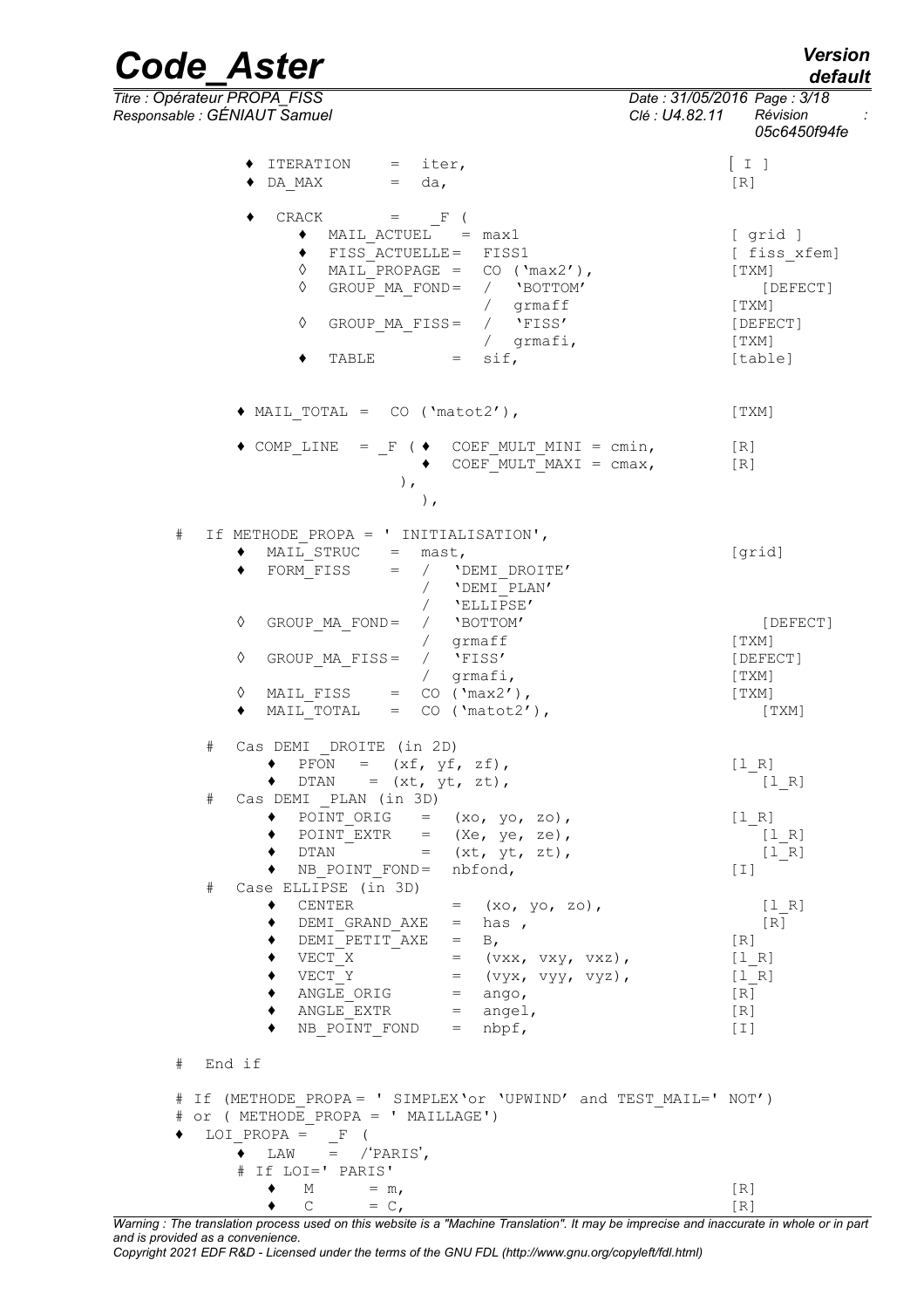*default*

| Titre : Opérateur PROPA_FISS<br>Responsable : GÉNIAUT Samuel                                             |                                                                                                                                   | Clé : U4.82.11 | Date: 31/05/2016 Page: 4/18<br>Révision<br>05c6450f94fe |
|----------------------------------------------------------------------------------------------------------|-----------------------------------------------------------------------------------------------------------------------------------|----------------|---------------------------------------------------------|
| ♦<br>DELTA K SEUIL=<br># End if                                                                          | $\overline{0}$ .<br>val seuil,                                                                                                    |                | [DEFECT]<br>[R]                                         |
| MATER<br>$=$ my,<br>$)$ ,                                                                                |                                                                                                                                   |                | [to subdue]                                             |
| ♦<br>CRIT ANGL BIFURCATION<br>$=$                                                                        | 'SITT MAX'<br>'SITT MAX DEVER'<br>'K1 MAX'<br>'K2 NUL'<br>'PLAN'<br>'ANGLE IMPO'<br>'ANGLE IMPO GAMMA'<br>'ANGLE IMPO BETA GAMMA' |                | [DEFECT]                                                |
| $\#$<br>Impression of information<br>♦<br>INFORMATION<br>$\,=\,$<br>$\frac{1}{2}$<br>$\overline{0}$<br>2 |                                                                                                                                   |                | [DEFECT]                                                |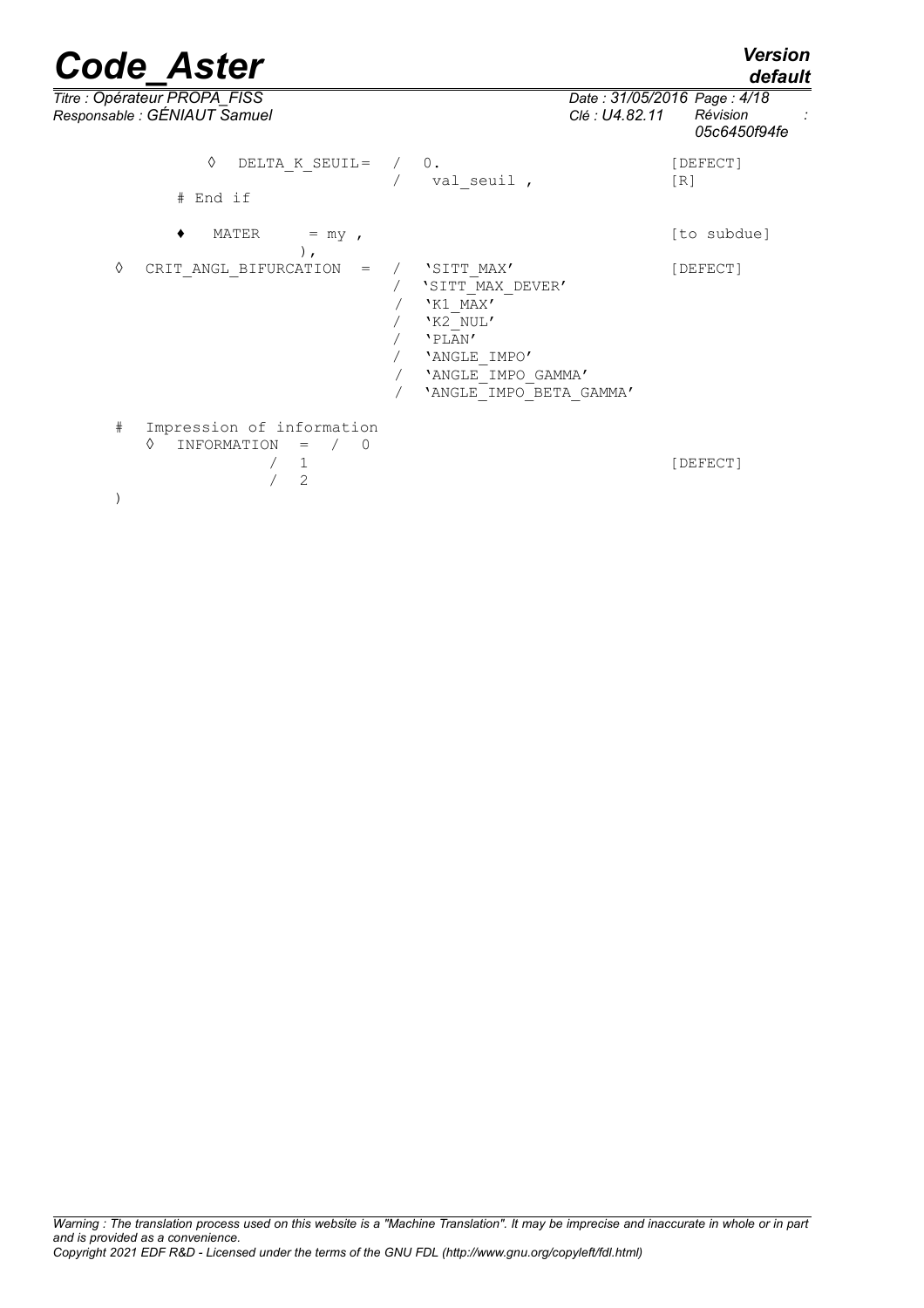*Titre : Opérateur PROPA\_FISS Date : 31/05/2016 Page : 5/18 Responsable : GÉNIAUT Samuel Clé : U4.82.11 Révision :*

*default*

*05c6450f94fe*

## **3 Operands commun runs with all the options**

#### **3.1 Operand METHODE\_PROPA**

```
METHODE PROPA = / 'SIMPLEX',
                   / 'UPWIND',
                   / 'GRID',
                       / 'INITIALIZATION',
                       / 'GEOMETRICAL',
```
Three méthodes are available to make propagate a crack defined with method X-FEM:

#### •**Methods based on an algorithm of fast marching**

( METHODE\_PROPA=' UPWIND' ): a discretization of the Eikonale equation is solved to reset lsn and lst. The use of the auxiliary grid is essential for the irregular grids. For more details concerning the algorithms relative to this method, one will be able to refer to the reference material [R7.02.12].

( METHODE\_PROPA=' SIMPLEXE' ): Robust method, which can be applied to unspecified grids. For more details concerning the algorithms relative to this method, one will be able to refer to the reference material IR7.02.121.

•**a method using a surface intermediate grid of the lip of the crack** (METHODE\_PROPA=' MAILLAGE') : this method is available in 2D and 3D for all types of finite elements.

The initial crack must also be defined using a grid, with specific rules of naming. For example in 3D, the bottom is called  $FOND$  0 and contains the nodes  $NXA1$ ,  $NXB1$  ,...; the lip is called FISS\_0 and contains the surface meshs MXA1, MXB1,...; the surface mesh MXA1 contains the nodes NXA0, NXB0, NXA1 and NXB1.

•**a method using a purely geometrical approach** (METHODE\_PROPA=' GEOMETRIQUE'): this method using a vectorial propagation of the bottom of crack and its local base as well as an estimate of the distances compared to this last in this local base is available in 2D and 3D for all types of finite elements without any restriction.

To facilitate the definition of this initial crack in the most usual cases (crack in half-line (in 2D) or planes at rectilinear bottom (in 3D)), the method should be used 'INITIALIZATION'.

#### **Notice on the various methods:**

 *The method of projection on an intermediate grid is as for it more approximate, but it makes it possible to have very satisfactory results in particular for the propagations in mode I pure.*

*The methods of fast marching are robust and give very satisfactory results for the propagations in mixed mode. The method simplex does not require an auxiliary grid.*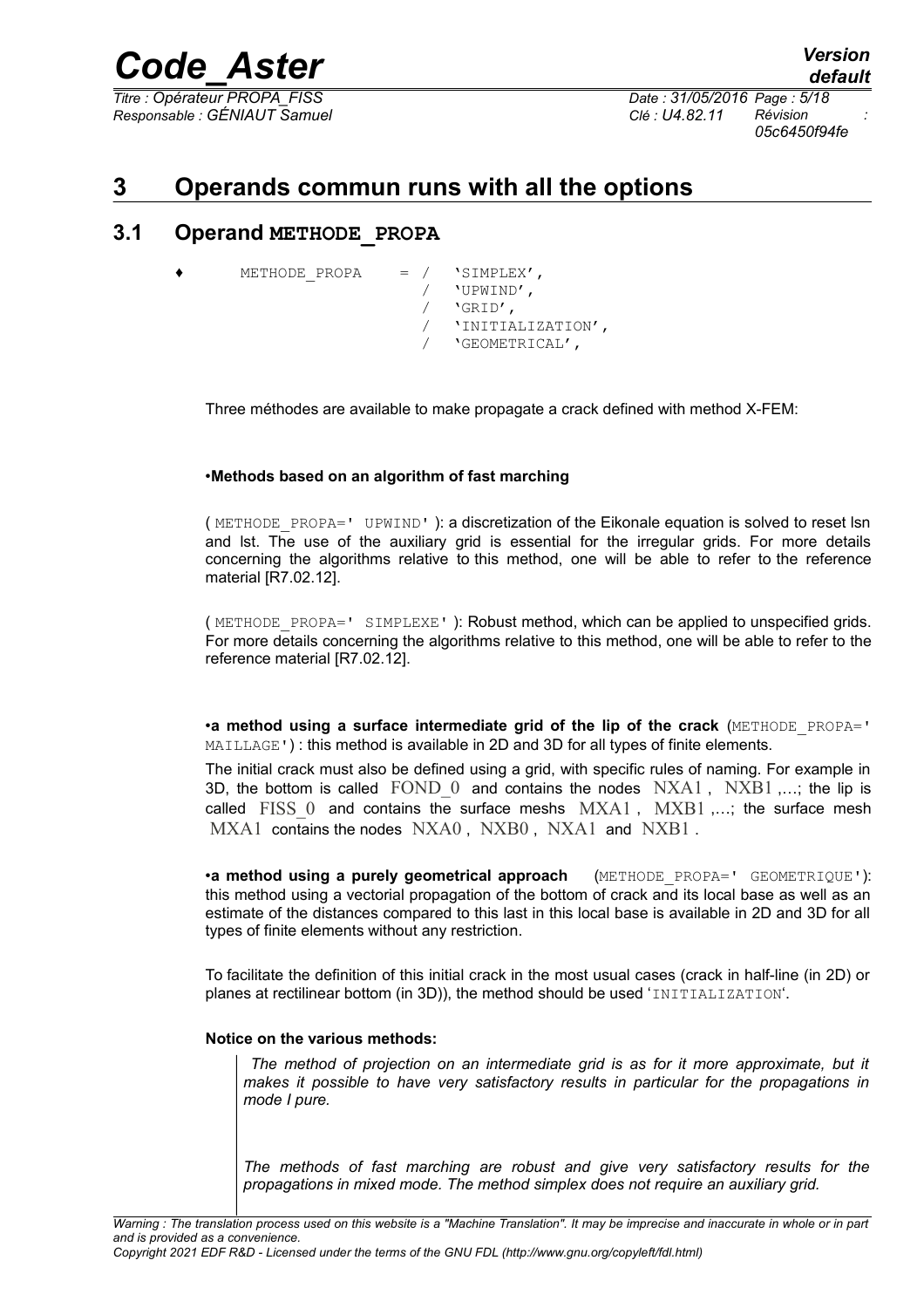*Titre : Opérateur PROPA\_FISS Date : 31/05/2016 Page : 6/18 Responsable : GÉNIAUT Samuel Clé : U4.82.11 Révision :*

*05c6450f94fe*

*default*

*The purely geometrical method is one method which do not require an auxiliary grid and offers good performances.*

### **3.2 Operand OPERATION**

# If METHODE\_PROPA = 'GEOMETRICAL' ◊ OPERATION = / 'NOTHING' [DEFECT] / 'DETEC\_COHESIF' / 'PROPA\_COHESIF'

This keyword defines the nature of the operation desired during the actualization of the crack:

*Code\_Aster Version*

If 'NOTHING' , one wishes a classical propagation of the level-sets normals and tangents according to some angle and a certain projection. It is the operation which it is necessary to select in the absence of cohesive forces.

The operation ' DETEC COHESIF 'a detection of face by postprocessing of a result with cohesive forces carries out. Being given a possible surface of cracking, on which forces of cohesion are defined, it makes it possible to detect the new position of the face of propagation, by postprocessing of the result, which must be given under the keyword RESULT . It is thus about a tangent actualization of level-set only.

The operation ' PROPA COHESIF 'extends the possible surface of cracking according to an angle given in argument in TABLE, and a uniform length specified by DA\_MAX . It acts, once the direction of determined propagation, to extend the possible zone of cracking in order to carry out next mechanical calculation. This extension must be done over a length higher than the effective projection of the crack. This can be quantified by a simple dimensional analysis, and must be checked *a posteriori* during calculation.

The algorithms of propagation of crack with cohesive elements are described in the reference material IR7.02.191.

### **3.3 Keyword LOI\_PROPA**

# If ( METHODE\_PROPA = ' SIMPLEXE' or 'GEOMETRICAL' 'UPWIND' or and RAFF  $MATL=' NON')$ # or ( METHODE PROPA = ' MAILLAGE' or 'INITIALIZATION')  $\bullet$  LOI PROPA =  $\overline{F}$  (  $\bullet$  LAW =  $\sqrt{\text{PARIS}}$ , # If LOI=' PARIS'  $\bullet$  M = m, [R]  $\bullet$  C = C, [R] ◊ DELTA\_K\_SEUIL= / 0. [DEFECT] / val seuil , [R] # End if  $\triangleleft$  MATER = my,

The keyword factor LOI PROPA the law of propagation used defines. For the moment, the only law available is a law of Paris,in the following form:

$$
\frac{da}{dN} = C. (\Delta K_{eq} - \Delta K_{seuil})^m
$$

*Warning : The translation process used on this website is a "Machine Translation". It may be imprecise and inaccurate in whole or in part and is provided as a convenience.*

*Copyright 2021 EDF R&D - Licensed under the terms of the GNU FDL (http://www.gnu.org/copyleft/fdl.html)*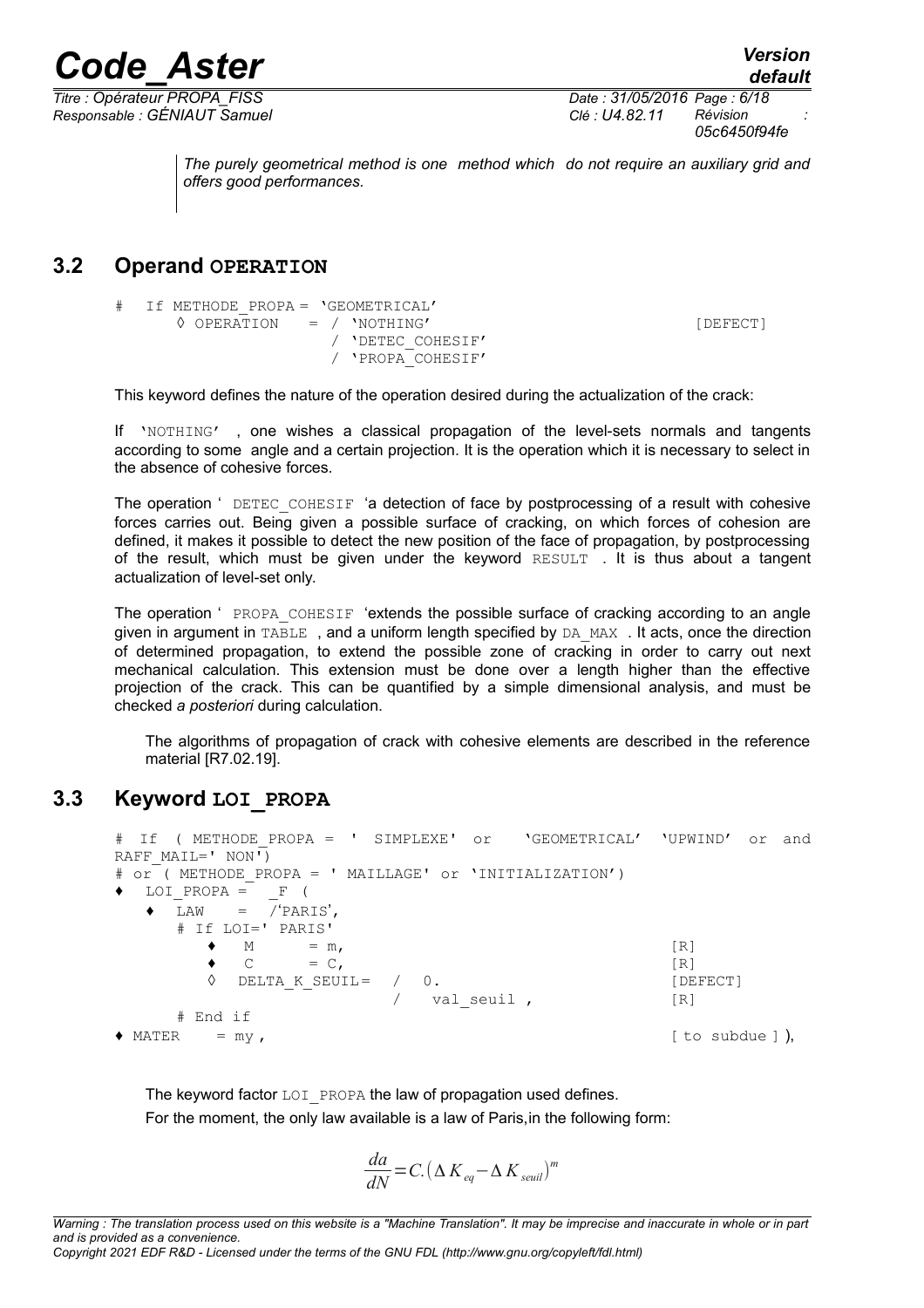*Responsable : GÉNIAUT Samuel Clé : U4.82.11 Révision :*

*Titre : Opérateur PROPA\_FISS Date : 31/05/2016 Page : 7/18 05c6450f94fe*

> Coefficients *C* and *m* of this law must obligatorily be well informed. The threshold of propagation  $\Delta K_{seuil}$  is adjustable via the optional parameter DELTA K SEUIL, of which the value by default is of 0. In the case  $\Delta$   $K$   $_{eq}$  <  $\Delta$   $K$   $_{seuil}$  , the projection is worthless.

**Note:**

*For the moment all the cracks of the model must propagate in same material. In fact only one material can be given and it is used for all the cracks of the model. In more the law of Paris does not allow to consider the threshold of propagation of the crack.*

#### **Caution:**

*The constants of the law of propagation must be given of way such as the unit rate of advance da*/*dN is equal to L*/*cycles, where L is the unit used in the model for the length.*

#### **3.4 Operand RESULT**

```
 # If OPERATION=' DETEC_COHESIF'
      \triangleleft RESULAT = LMBO,
  [evol_noli]
```
It is a question of providing the computation result of STAT\_NON\_LINE whose field of internal variables of the cohesive law will make it possible to determine the position of the new face of propagation.

#### **3.5 Operand DA\_MAX**

 $\bullet$  DA\_MAX = da, [R]

If there is only one fissures in the model Mo, this operand defines the maximum advance of the crack.

If there are several cracks in the model  $M_{\odot}$ , this operand defines the maximum advance of the crack which propagates more quickly. The number of cycles of tiredness is calculated by using the speed of the point of the bottom of the crack which propagates most quickly. This number of cycles is used for all the cracks of the model.

If OPERATION=' PROPA COHESIF', this keyword defines the uniform length according to which one extends the new surface of possible cracking for next step of propagation.

## **3.6 Keyword factor COMP\_LINE**

```
# If TEST_MAIL=' NON',
\bullet COMP LINE = F (\bullet COEF MULT MINI = cmin, [R]
                  \bullet COEF MULT MAXI = cmax, [R]
```
),

parameters COEF\_MULT\_MINI and COEF\_MULT\_MAXI operand COMP\_LINE the conditions of minimal and maximum loading of the cycle of tiredness define. The two values are the constants by which one must multiply the loadings of the configuration of reference for to obtain the conditions of minimal and maximum loading of the cycle of tiredness. Thus if configuration of selected reference coincides with the condition of minimal or maximum loading, the value of COEF MULT MINI OF COEF MULT MAXI, respectively, is equal to 1.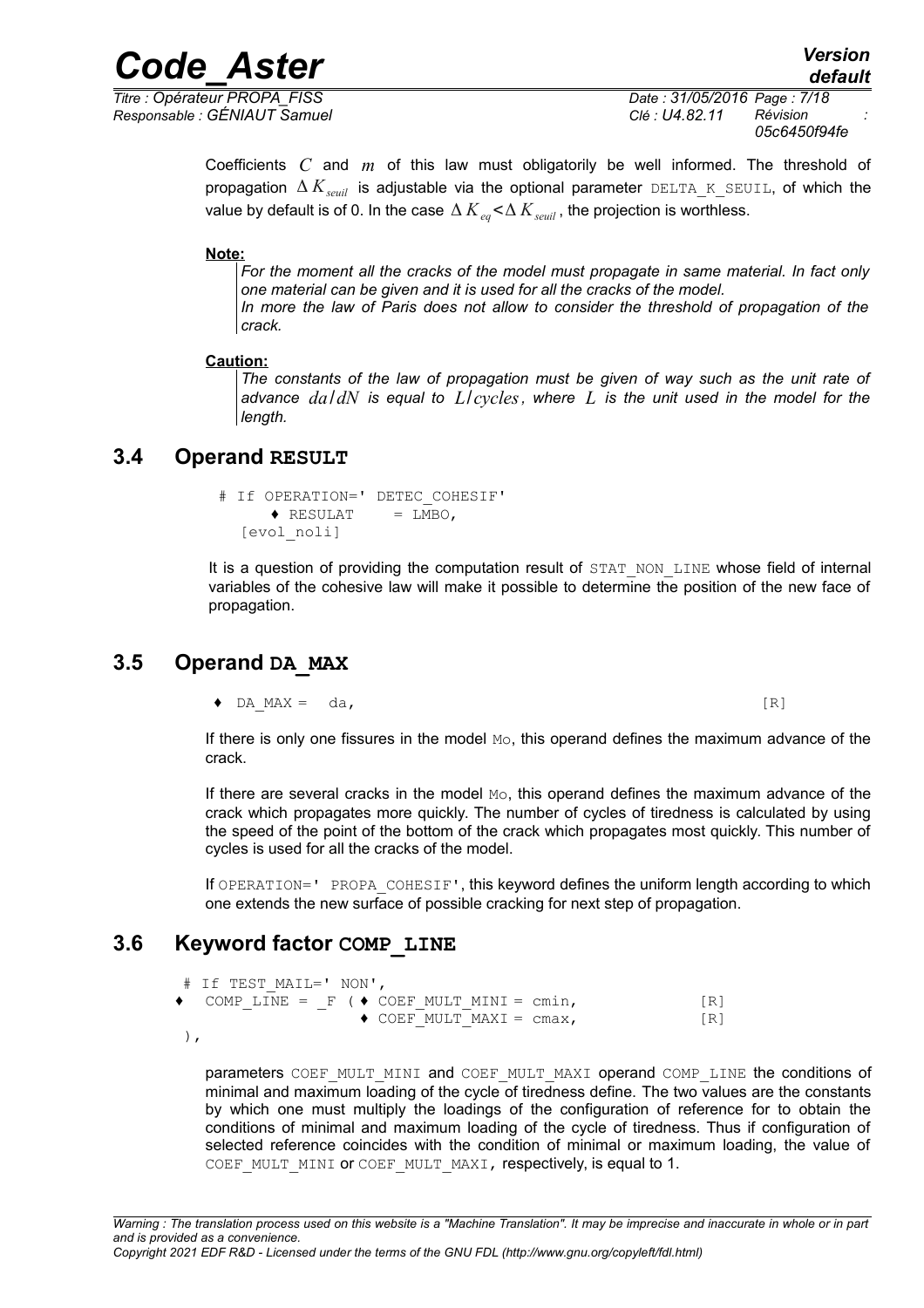*Responsable : GÉNIAUT Samuel Clé : U4.82.11 Révision :*

*default Titre : Opérateur PROPA\_FISS Date : 31/05/2016 Page : 8/18 05c6450f94fe*

### **3.7 Keyword factor CRIT\_ANGL\_BIFURCATION**

◊ CRIT\_ANGL\_BIFURCATION = / 'SITT\_MAX ' [DEFECT]

/ 'SITT\_MAX\_DEVER' / 'K1\_MAX' / 'K2\_NUL' / 'PLAN' / 'ANGLE\_IMPO' / 'ANGLE\_IMPO\_GAMMA' / 'ANGLE\_IMPO\_BETA\_GAMMA'

This operand makes it possible to choose the criterion of calculation of the angle of junction:

- 'SITT\_MAX' : criterion of the maximum circumferential constraint (Maximum Hoop Stress criterion, [R7.02.05 §2.5.2]) it is the by default criterion. It is calculated starting from the values of K1 and K2. It is available in 2D and 3D.
- ' SITT\_MAX\_DEVER ': criterion of the circumferential constraint maximum with taking into account of the KIII [R7.02.05 §2.5.2] and taken into account of the rotation of discharge [R7.02.13 §2.1]. It is calculated starting from the values of K1, K2 and K3 and available only in 3D.
- 'K1\_MAX', 'K2\_NUL' : criteria of Amestoy, Bui and Dang-Van [R7.02.05 §2.5.1]. These 2 criteria are only available in 2D. The angle is given with a margin of 10 degrees. Attention, one notes that the criterion 'K2 NUL' do not function for an angle higher than 60°.
- 'PLAN' : defines a null angle corresponding to a plane propagation.
- 'ANGL IMPO' : allows to choose an angle calculated beforehand. In this case, one takes as angle that given in the column  $BETA$  table as starter (table given under the keyword TABLE ) and the rotation of discharge is not activated. It is necessary thus for that the table as starter of PROPA FISS a column contains BETA.
- 'ANGLE IMPO GAMMA': allows to choose a dumping angle calculated beforehand. In this case, one takes as dumping angle that given in the column GAMMA table as starter (table given under the keyword TABLE ) and the angle of connection is calculated [R7.02.13§2.1]. It is necessary thus for that the table as starter of PROPA FISS a column contains GAMMA . The dumping angle BETA is calculated by the operator POST\_RUPTURE, in the configuration CRITERION = SITT\_MAX\_DEVER [U4.82.04].
- 'ANGLE IMPO BETA GAMMA': allows to choose angles of beforehand calculated connection and discharge. In this case one takes as angle of connection and discharge respectively BETA and GAMMA given in the table as starter (under the keyword TABLE). It is necessary for that the table as starter contains a column BETA and a column GAMMA of the same size.

#### **Notice** :

*The possibility of forcing the angle of connection BETA then to deduce the dumping angle from it GAMMA is not in conformity with the model. Indeed the calculation of GAMMA imposes the knowledge of the factors of intensity of the constraints which one cannot find starting from the only data of the angle of connection BETA.*

## **3.8 Operand INFORMATION**

/ 0 : impression on the file 'MESSAGE'

stages of calculation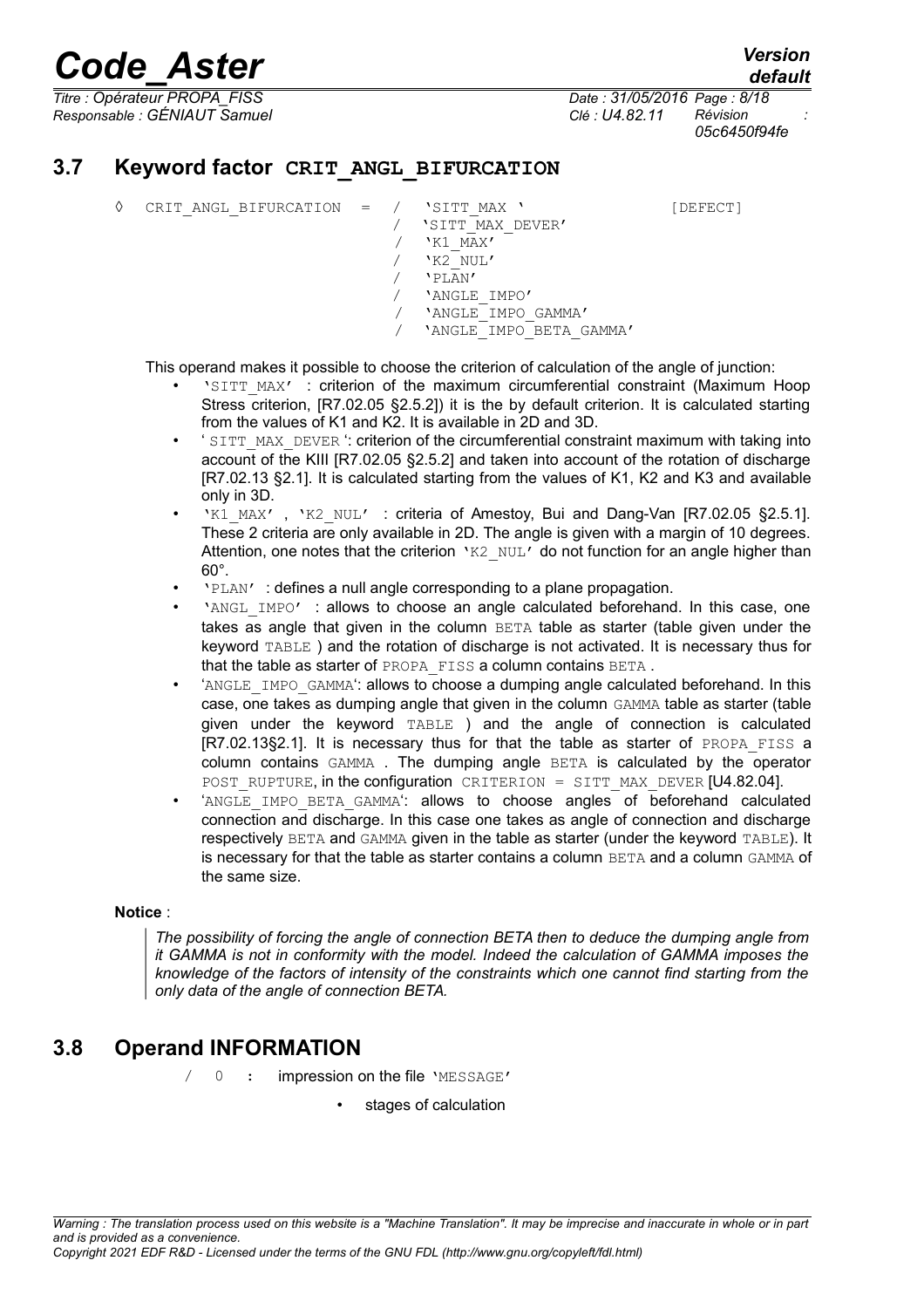*Responsable : GÉNIAUT Samuel Clé : U4.82.11 Révision :*

*Titre : Opérateur PROPA\_FISS Date : 31/05/2016 Page : 9/18 05c6450f94fe*

*default*

/ 1 : impression on the file 'MESSAGE'

•

- same information as in INFO=1
- method 'GRID'and'INITIALIZATION': impression of the surface grid of the crack to the format Aster
- / 2 : Impression on the file 'MESSAGE'
	- $\cdot$  same information as in  $INFO=1$
	- method 'UPWIND','SIMPLEX': details of the calculation of the fields and enrichment of the SD fissures
	- method 'UPWIND': plugboard of the nodes of the grid of calculation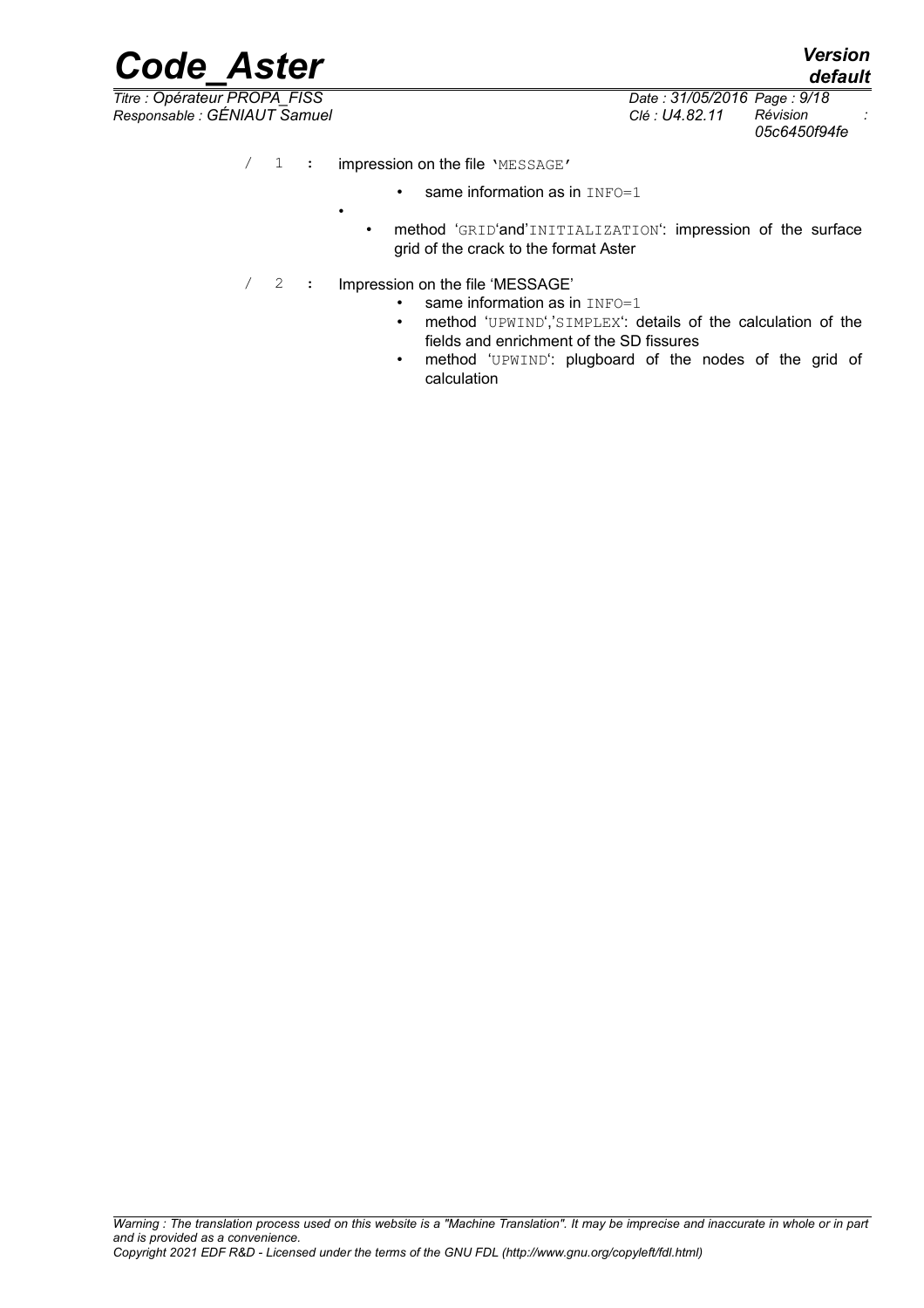## **4 Operands specific to the methods SIMPLEX, UPWIND and GEOMETRICAL**

#### **4.1 Operand MODEL**

**♦** MODEL = Mo, [model]

Name of the model on which the crack to be propagated is defined.

#### **4.2 Operand TEST\_MAIL**

 $\Diamond$  TEST MAIL  $=$  / 'NOT'  $[DEFect]$ / 'YES'

Grid used for the representation of the level sets (grid of the model  $MO$ ) must be sufficiently refined for representing the crack well. One can check it by using the operand TEST\_MAIL.

In the case TEST  $MAIL='$  OUI', the same propagation velocity is assigned to all the points of the funds of cracks defined on the model  $Mo$ . All the cracks thus advance length given by the operand DA\_MAX. If the grid is sufficiently refined, the bottom of crack after the propagation must be homothetic at the bottom before the propagation. If that is not checked, the grid must be refined.

The operand calculates several propagations of the cracks of the model  $_{\text{Mo}}$  (see operands DA MAX, ITERATIONS and TOLERANCE) and for each propagation it calculates the distance between the new bottom after the propagation and the bottom at the beginning of the propagation (see FISS\_ACTUELLE in the operand CRACK). If grid of the model Mo or the auxiliary grid griaux used for the representation of the level sets are sufficiently refined, the calculated distance must be equal in advance imposed DA\_MAX multiplied by the number of the current iteration. A small tolerance is used for this checking (see operand TOLERANCE). If that is not checked, a message of alarm is exit by PROPA\_FISS.

**The resolution of the fissured model and the calculation of the factors of intensity of the constraints are not necessary when this operand is used. The checking is thus very fast (see case test zzzz255a and zzzz255b).**

## **4.3 Operand ITERATIONS**

```
# If TEST_MAIL=' OUI'
\Diamond ITERATIONS = / iters, [1]/ 5, [DEFECT]
```
This operand is used to give the iteration count (propagations) calculated during the test of the grid (see operand TEST\_MAIL). For each iteration, the crack is propagated and outdistances it between the bottom of crack propagated and the bottom at the beginning of the propagation (see FISS ACTUELLE in the operand CRACK ) is calculated and checked. It is strongly advised to use an iteration count equal or higher than 5 because the digital errors accumulate with each iteration.

#### **4.4 Operand TOLERANCE**

*Warning : The translation process used on this website is a "Machine Translation". It may be imprecise and inaccurate in whole or in part and is provided as a convenience. Copyright 2021 EDF R&D - Licensed under the terms of the GNU FDL (http://www.gnu.org/copyleft/fdl.html)*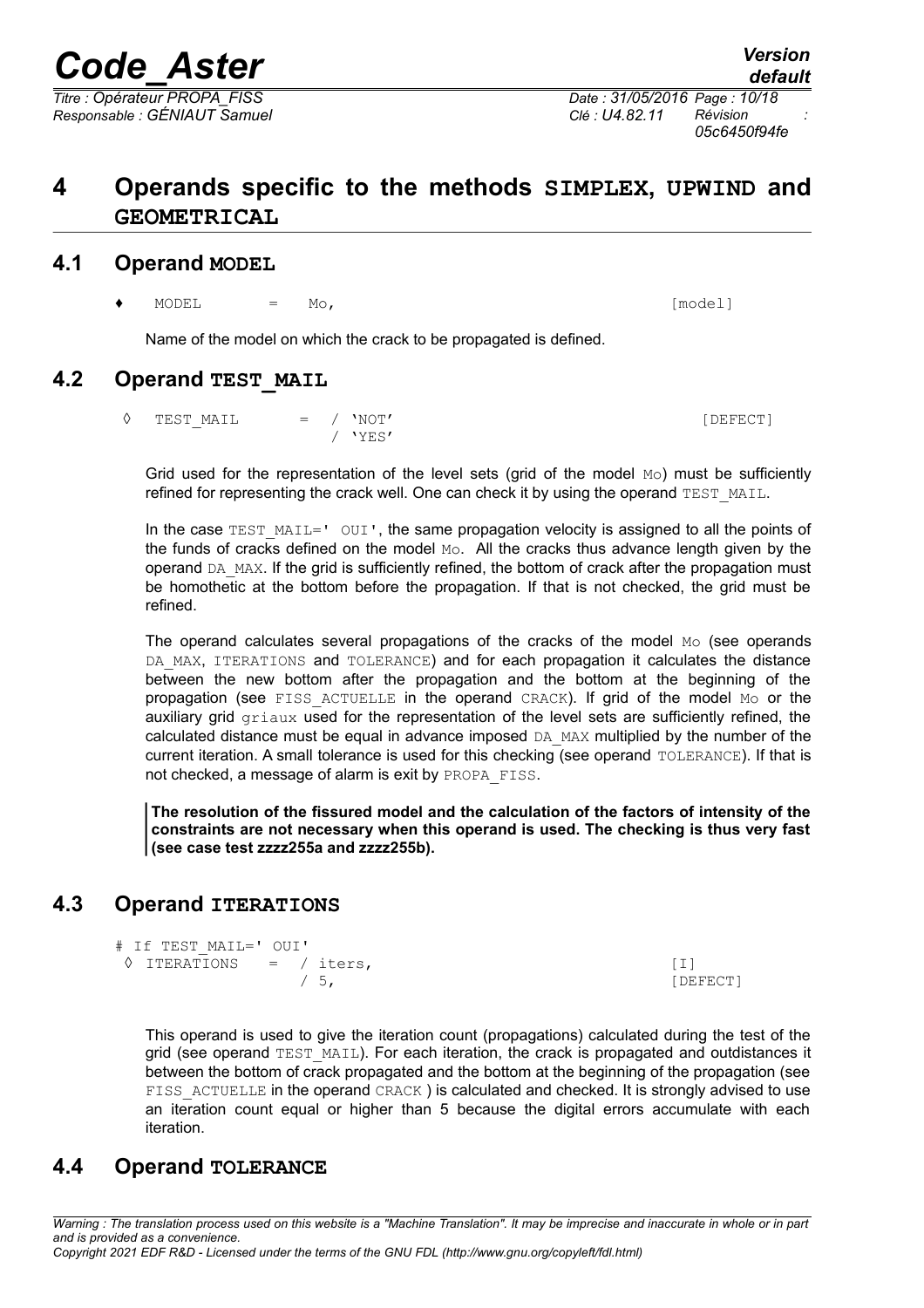*Code\_Aster Version Titre : Opérateur PROPA\_FISS Date : 31/05/2016 Page : 11/18*

*Responsable : GÉNIAUT Samuel Clé : U4.82.11 Révision :*

*05c6450f94fe*

```
# If TEST_MAIL=' OUI'
\sqrt{5.0} TOLERANCE = / toler, [R]
```
[DEFECT]

This operand is used to give the tolerance, expressed like percentage, used in the test of the grid (see operand TEST\_MAIL). For each iteration of the test (see operand ITERATIONS), the maximum and minimal distance enters the propagated bottom and the bottom at the beginning of the propagation (see FISS ACTUELLE in the operand CRACK) are calculated. Theoretically these distances are identical and their value equal in advance is imposed DA\_MAX multiplied by the number of the current iteration. One thus calculates the difference between the distances maximum and minimal and the theoretical distance and one checks that the two calculated differences are lower than a limiting value. This limiting value is calculated like percentage length of the smallest edge of the elements of the grid used for the representation of the level sets. The percentage used is given by the operand TOLERANCE.

## **4.5 Operand ZONE\_MAJ**

```
◊ ZONE_MAJ = / 'TORUS' [DEFECT] 
          / 'ALL'
```
This operand makes it possible to select the zone used for the update of the level sets. One can choose to calculate on all the nodes of the model Mo while using  $ZONE$  MAJ='  $TOUT'$  or to limit the zone of calculation to the nodes of the model  $_{\text{Mo}}$  who are in a torus built around the bottom of the crack while using ZONE MAJ=' TORE'.

This last choice makes it possible to reduce strongly the computing time even if the grid used for the representation of the level sets is not formed by a large number of meshs. In the case of propagation in mixed mode, the use of the restriction of the zone of update is strongly advised to improve the performance of calculation and to avoid the distortion of the level sets, which can cause a fatal error during the update.

Of the ray of the torus of localization and its update with each propagation are calculated automatic way. However, if the size of the elements in the zone of propagation is not uniform, the calculated ray can be too small and an error message is resulting by the operator PROPA FISS. In this case the user is obliged to give a value of the ray explicitly (see operand RAYON\_TORE ).

## **4.6 Operand RAYON\_TORE**

```
# If ZONE_MAJ=' TORE'
   \Diamond RAYON TORE = raytor, [R]
```
This operand makes it possible to give the value of the ray of the torus used for the restriction of the zone of update of the level sets (see operand  $ZONE$  MAJ). The ray of the torus is calculated automatically by the operator PROPA FISS and the user is not obliged to use this operand. However the computed value can be too small in certain case, for example when the sizes minimal and maximum of the elements in the zone of propagation are very different between them. In all these cases, the user must forcing give the ray of the torus while following advise them contained in the error messages resulting by PROPA\_FISS.

It should be noticed that the value of the ray cannot change much between two successive propagations (see R7.02.12 documentation for more details). Thus it is strongly advised to use the same value with each call of PROPA FISS by giving the maximum value envisaged. The value of the ray must be always higher than a minimal value which can be estimated by calculating the addition of the values of the projection of the crack (see operand  $DA$  MAX) and of the ray of convergence (see operand RAY ). However this value is also dependent in keeping with elements in the torus and thus it is strongly advised not to use a value lower than that which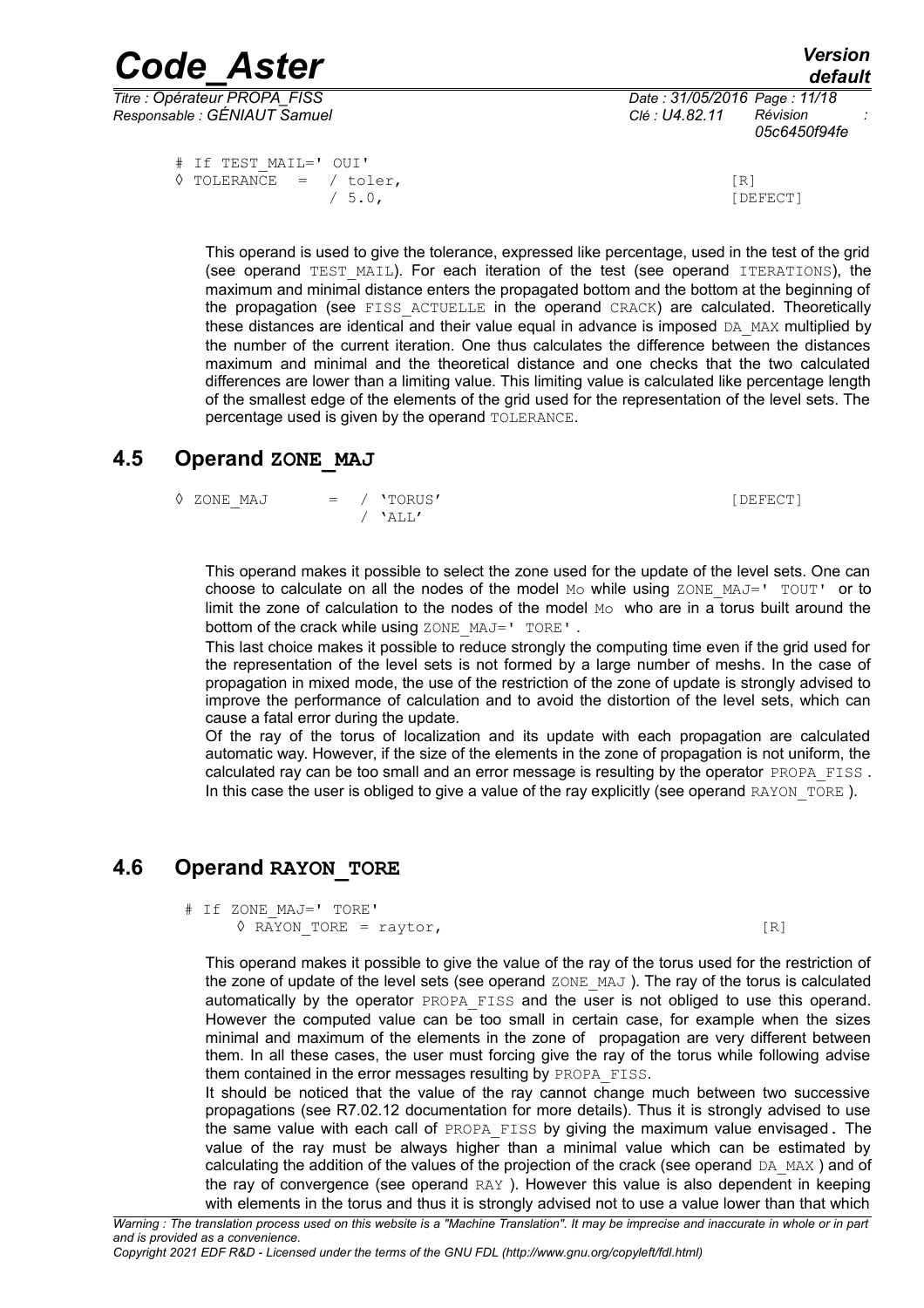*Titre : Opérateur PROPA\_FISS Date : 31/05/2016 Page : 12/18 Responsable : GÉNIAUT Samuel Clé : U4.82.11 Révision :*

*05c6450f94fe*

was calculated automatically by PROPA\_FISS. An error is resulting by PROPA\_FISS if the ray given is not good compared to the propagation to be simulated and in keeping with elements of the grid.

Caution: in the cases of cracks with several funds of crack (for example in the case of a crack of type segment, in 2d, which has 2 funds of crack); it only T is not necessaryore includes the other funds of the crack (even if these other funds are "apart from the grid").

## **4.7 Keyword factor CRACK**

This obligatory operand makes it possible to indicate the cracks of the model  $Mo$  who propagate.

### **4.7.1 Syntax CRACK**

 $\bullet$  CRACK = F (  $\blacklozenge$  FISS ACTUELLE = fiss,  $[f$ iss xfem]  $\blacklozenge$  FISS PROPAGEE = CO ('FISS'), [TXM] # If RAFF MAIL =  $'NOT'$ ,  $\begin{array}{lll} \text{\large $\bullet$} & \text{TABLE} & = \text{sif} \text{ ,} & \text{[table]} \ \text{\large $\Diamond$} & \text{NB POINT FOND} & = \text{nbptfd.} & \text{[I]} \end{array}$  $NB$  POINT FOND = nbptfd,  $[1]$ # End if ),

#### **4.7.2 Operand FISS\_ACTUELLE**

<span id="page-11-1"></span>◆ FISS ACTUELLE = fiss,  $[$  fiss xfem  $]$ 

One gives the name of the current crack to propagate. This crack must be already affected with the model Mo by using the operator MODI\_MODELE\_XFEM.

#### **4.7.3 Operand FISS\_PROPAGEE**

 $\blacklozenge$  FISS PROPAGEE = CO ('FISS'), [ TXM ]

This operand makes it possible to define the name of the propagated crack produces by the operator PROPA FISS. The produced result is a concept of the type fiss xfem defining the propagated crack.

#### **4.7.4 Operand TABLE**

- <span id="page-11-0"></span># If TEST\_MAIL=' NON'
- **◊** TABLE = sif, [table]

This operand must be indicated with the table of the factors of intensity of the constraints in bottom of the crack given by the operand FISS ACTUELLE. This table comes from the operators CALC\_G. OF POST\_K1\_K2\_K3.

In the basic case of multiple crack (see R7.02.12, paragraph "Fund of crack the multiple"), for which the bottom of the crack is formed by several pieces, operator CALC\_G/POST\_K1\_K2\_K3 must be called several times, once for each piece (operand NUME\_FOND of CALC\_G/POST\_K1\_K2\_K3). One thus has several tables, a table for each piece, which must be combined in only one table which will be given to PROPA\_FISS in the operand TABLE. For that, one can use the operator CALC\_TABLE. By example, if the crack is formed by two pieces, the combination of the two tables can be realized in the following way: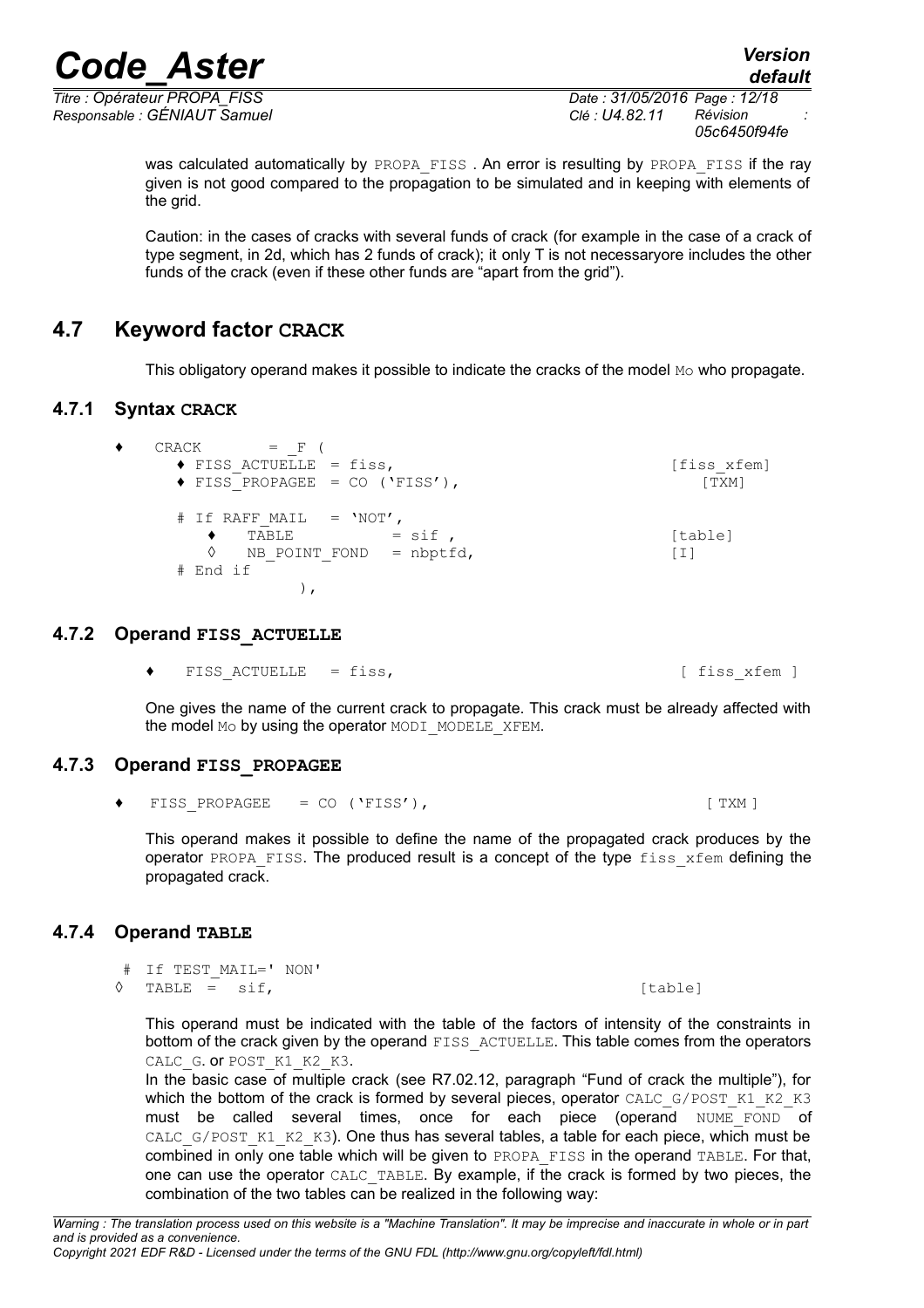*default*

*Titre : Opérateur PROPA\_FISS Date : 31/05/2016 Page : 13/18 Responsable : GÉNIAUT Samuel Clé : U4.82.11 Révision : 05c6450f94fe*

> $SIF1 = CALC G (THETA = F (...$  NUME\_FOND= **1** ,), …)  $SIF2 = CALC G (THETA = F (...$  NUME\_FOND= **2** ,), …) SIF = CALC TABLE (TABLE=SIF1, ACTION= (\_F (**OPERATION=' COMB'**, TABLE=**SIF2**, NOM\_PARA= ('NUMÉRIQUE\_ORDRE', 'NUMÉRIQUE\_FOND'),),  $\left( \begin{array}{c} 1 \end{array} \right)$ , )  $\mathbf{r}$

> Then one uses SIF in the operator PROPA\_FISS. This table is formed by the union of the two tables resulting by CALC G. An unspecified order can be used in the combination of the tables.

#### **4.7.5 Operand NB\_POINT\_FOND**

| # If TEST MAIL=' NON'              |                   |
|------------------------------------|-------------------|
| $\Diamond$ NB POINT FOND = nbptfd, | $\lceil 1 \rceil$ |

If the operand  $NB$  POINT FOND was used in CALC G for the calculation of the factors of intensity of the constraints, one must inevitably use this operand in PROPA\_FISS too.

**The operator PROPA\_FISS cannot check if this operand were used or not in CALC\_G or if the values given are correct. The user must thus pay attention to use this operand correctly!**

The operand NB\_POINT\_FOND accept a list of values of entireties. For each piece (see operand TABLE ) crack given by FISS ACTUELLE one must give a value of NB POINT FOND equalize with the value used in CALC\_G. If the operand were not used in CALC\_G for a piece, one uses zero value. The order of the values of NB POINT FOND in the list is given by the operand NUME FOND of CALC G. Examples are given at the end of this document.

## **4.8 Operand RAY**

 $\Diamond$  RAY = ray,  $[R]$ 

This operand is used to define the ray of the torus around the bottom of crack in which the residues will be estimated for the stages of rebootstrapping and reorthogonalisation of the level sets. This torus defines the zone where the level sets must be sufficiently close to functions of signed distances.

**The value of this ray must always be larger than the higher ray of integration of the operator** CALC\_G**. The operator** PROPA\_FISS **cannot check if this condition is observed. The user must thus pay attention to use this operand correctly!**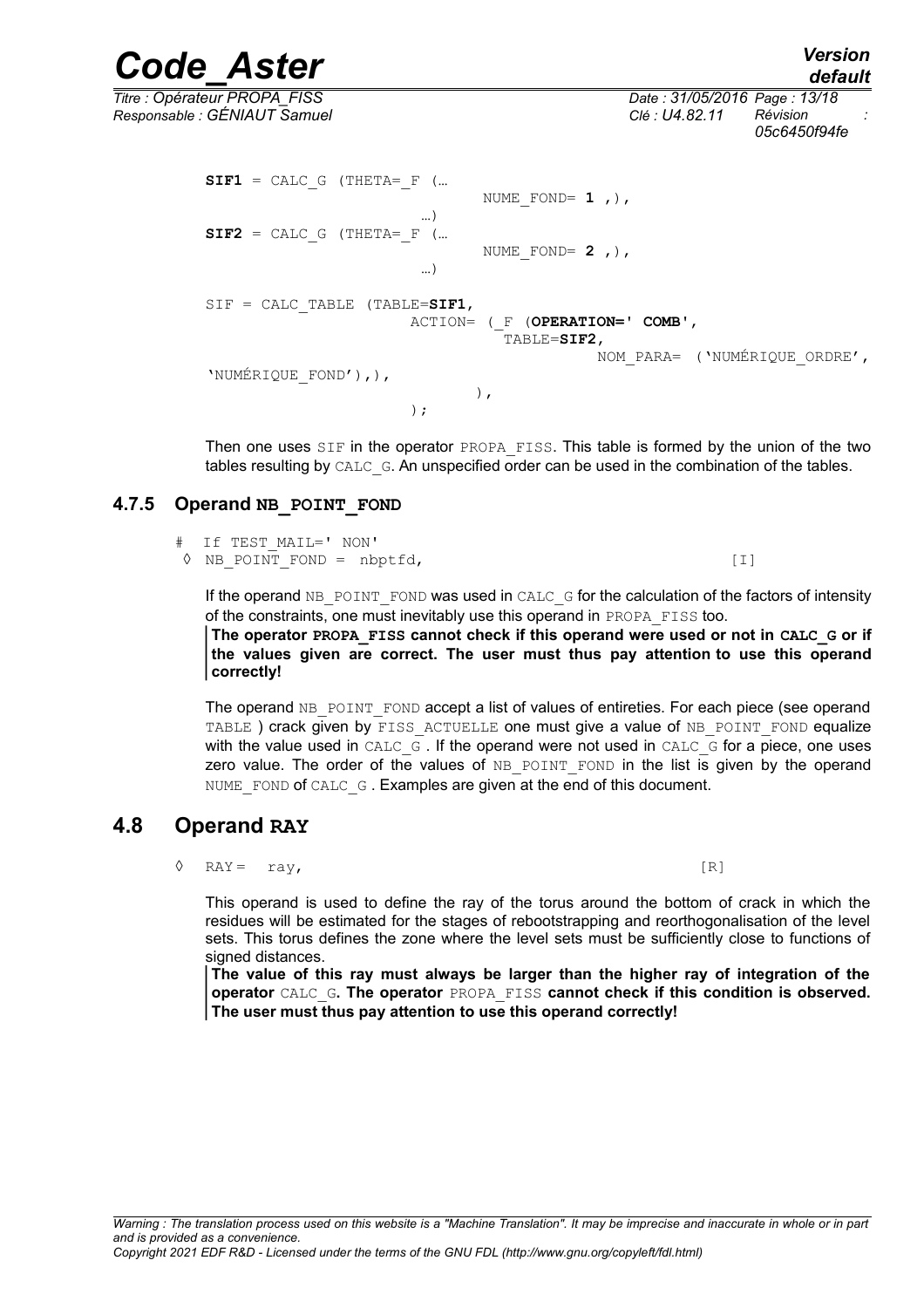*Titre : Opérateur PROPA\_FISS Date : 31/05/2016 Page : 14/18 Responsable : GÉNIAUT Samuel Clé : U4.82.11 Révision :*

## **5 Operands specific to the method GRID**

## **5.1 Operands MAIL\_STRUC**

◆ MAIL STRUC = mast,  $\Box$  [grid]

This operand makes it possible to define the grid of the healthy structure (*i.e.* without crack).

## **5.2 Operand ITERATION**

 $ITERATION = iter,$  [I]

This operand makes it possible to define the number of the iteration of the calculation of propagation. The first iteration (propagation of the initial crack) is iteration 1.

This operand facilitates the realization of calculations: it is thus possible to start again a calculation of propagation on a crack having already been propagated *nb\_init* time.

## **5.3 Operand MAIL\_TOTAL**

<span id="page-13-0"></span> $\bullet$  MAIL TOTAL = CO ('matot2'), [TXM]

 $\bullet$  CRACK = F (

This operand makes it possible to define the name of the total grid, *i.e.* concatenation of the grid of the healthy structure (cf operand MAIL\_STRUC) and of the grid of the propagated crack MAIL PROPAGE.

It is this total grid matot2 who must be used to define the model and the new crack in DEFI\_FISS\_XFEM.

## **5.4 Keyword factor CRACK**

This obligatory operand makes it possible to indicate the cracks of the model  $M \circ M$  who propagate.

#### **5.4.1 Syntax CRACK**

|   | MAIL ACTUEL =                 | max1     | grid ]                |
|---|-------------------------------|----------|-----------------------|
|   | FISS ACTUELLE= FISS1          |          | [ fiss xfem]          |
| ◊ | MAIL PROPAGE = $CO$ ('max2'), |          | [TXM]                 |
| ♦ | GROUP MA FOND=                | 'BOTTOM' | [DEFECT]              |
|   |                               | qrmaff   | [TXM]                 |
| ♦ | GROUP MA FISS=                | 'FISS'   | [DEFECT]              |
|   |                               | qrmafi,  | $\lceil$ TXM $\rceil$ |
|   | TABLE                         | sif,     | [table]               |
|   |                               |          |                       |
|   |                               |          |                       |

#### **5.4.2 Operand MAIL\_ACTUEL**

 $\bullet$  MAIL ACTUEL =  $max1$ ,  $[grid]$ 

This operand makes it possible to define the crack which one wants to propagate using his surface grid max1. Grid of the crack max1 must comply with certain rules of naming, cf [§5.](#page-4-0)

*default 05c6450f94fe*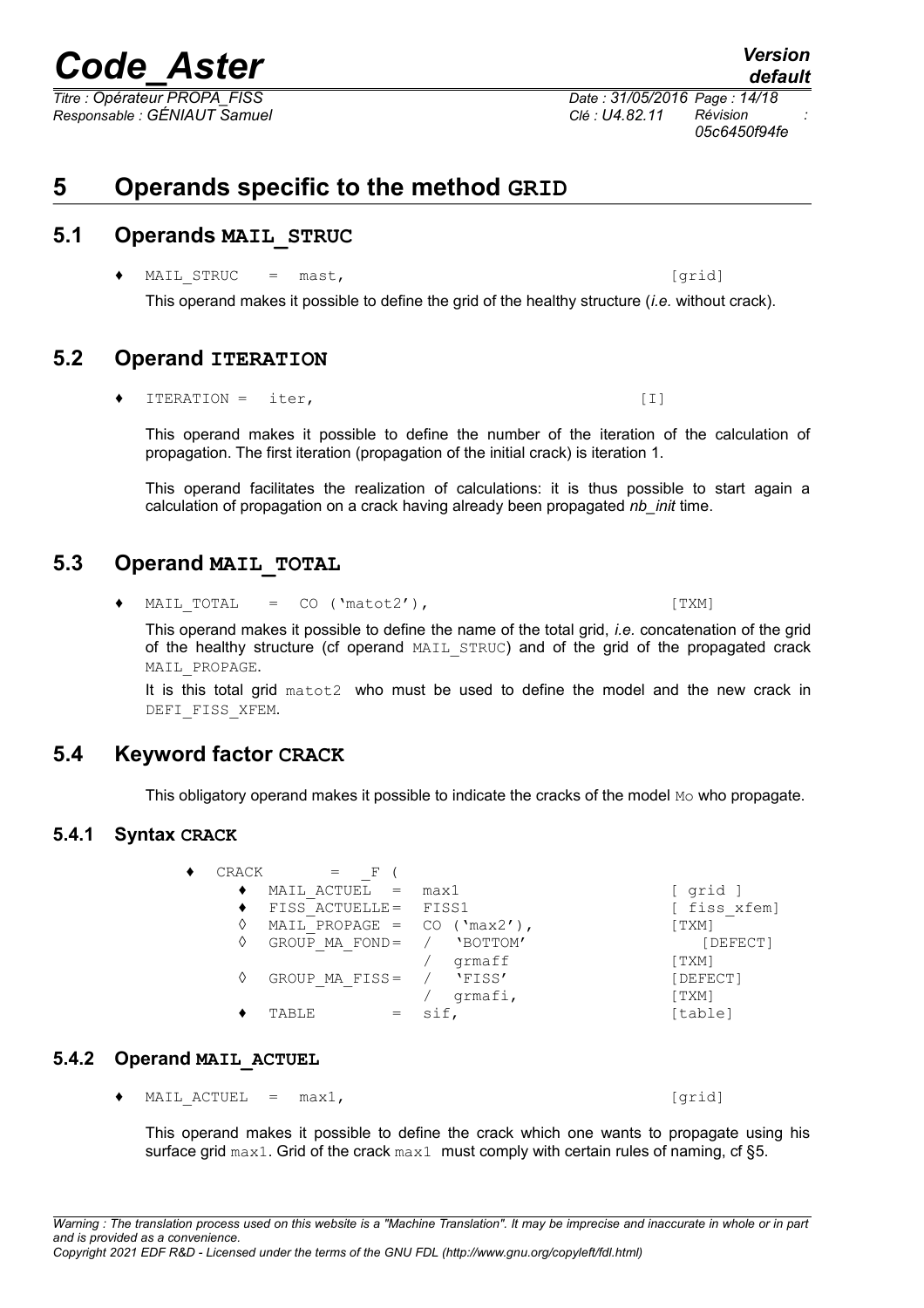*Responsable : GÉNIAUT Samuel Clé : U4.82.11 Révision :*

*Titre : Opérateur PROPA\_FISS Date : 31/05/2016 Page : 15/18 05c6450f94fe*

#### **5.4.3 Operands FISS\_ACTUELLE, TABLE**

See the paragraphs [§4.7.2](#page-11-1) and [§4.7.4.](#page-11-0)

#### **5.4.4 Operand MAIL\_PROPAGE**

<span id="page-14-0"></span>

| GROUP MA FOND= | 'BOTTOM' | [DEFECT] |
|----------------|----------|----------|
|                | grmaff   | [TXM]    |
| GROUP MA FISS= | 'FISS'   | [DEFECT] |
|                | qrmafi,  | [TXM]    |

These operands make it possible to indicate how will be called the groups of meshs of the bottom and the lips (which will be successively FOND\_0, FOND\_1, etc). These keywords are essential to be able to use an unspecified grid for the initial crack; and to be able to treat the case of multi-cracking. A value by default exists.

#### **5.4.5 Operands GROUP\_MA\_FOND and GROUPE\_MA\_FISS**

<span id="page-14-1"></span> $\Diamond$  MAIL PROPAGE = CO ('max2'), [TXM]

This operand allows Dto éfinir the name of the surface grid corresponding to the propagated crack.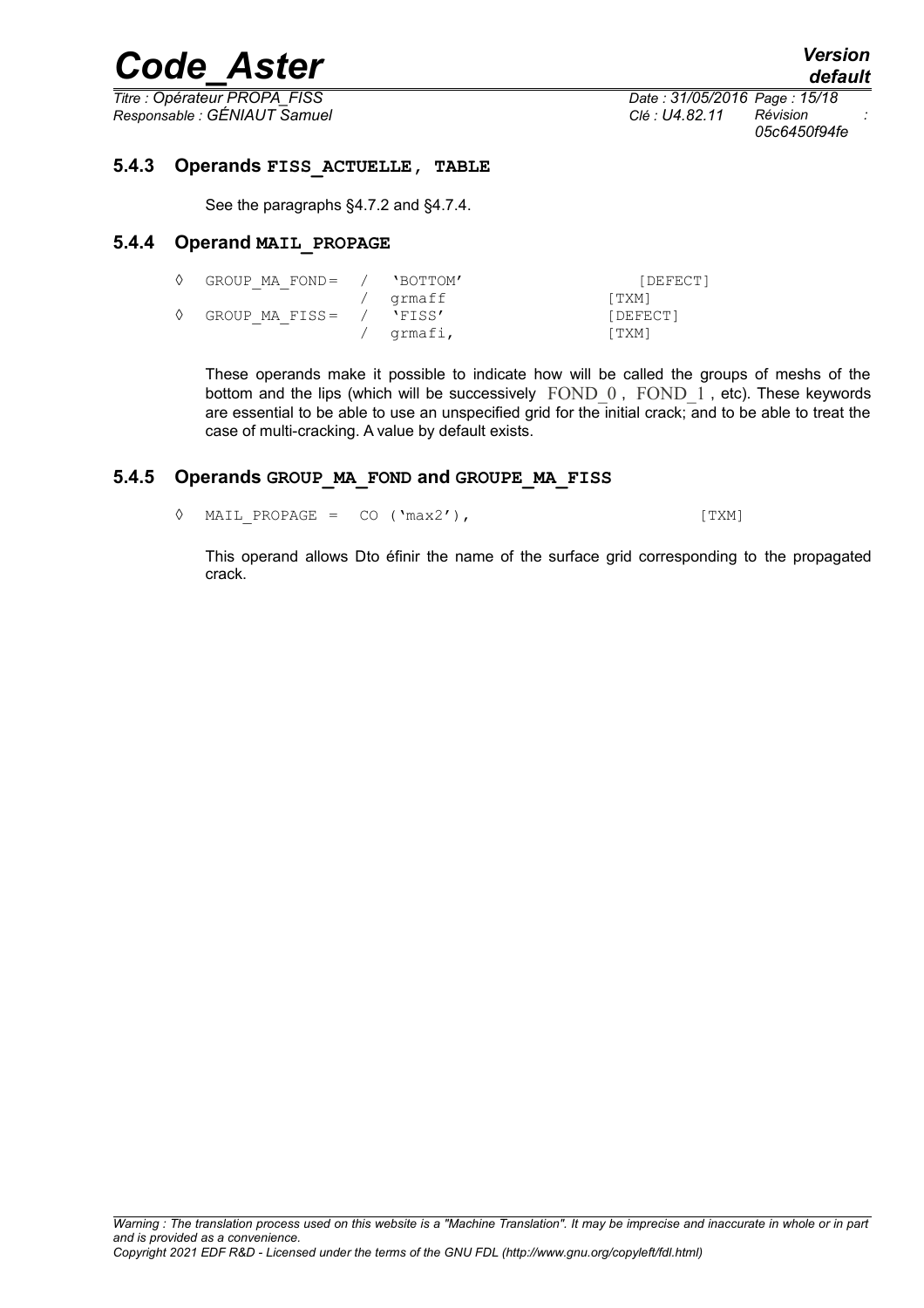*Responsable : GÉNIAUT Samuel Clé : U4.82.11 Révision :*

*Titre : Opérateur PROPA\_FISS Date : 31/05/2016 Page : 16/18 05c6450f94fe*

## **6 Operands specific to the method INITIALIZATION**

### **6.1 Operands MAIL\_STRUC**

♦ MAIL\_STRUC = mast, [grid]

This operand makes it possible to define the grid of the healthy structure (*i.e.* without crack).

## **6.2 Operands FORM\_FISS**

 $FORM FISS = / 'DEMI DROITE'$ / 'DEMI\_PLAN' / 'ELLIPSE'

This operand makes it possible to define the type of the crack: a half-line in 2D or a crack planes at rectilinear bottom in 3D, or an elliptic crack in 3D.

### **6.3 Case DEMI\_DROITE : operands PFON and DTAN\_DTAN**

 $\begin{array}{rcl}\n\text{PFON} & = & (\text{xf}, \text{yf}, \text{zf}), \\
\text{DTAN} & = & (\text{xt}, \text{yt}, \text{zt}),\n\end{array} \n\qquad \qquad \begin{array}{rcl}\n[1_R] \\
[1_R]\n\end{array}$  $DTAN = (xt, yt, zt),$ 

These operands make it possible to define the initial crack in 2D by giving the coordinate of the point of the bottom of crack PFON and direction of propagation of this one DTAN.

## **6.4 Case DEMI\_PLAN : operands PFON, POINT\_ORIG, POINT\_EXTR and NB\_POINT\_FOND**

| $\bullet$ POINT ORIG = $(x_0, y_0, z_0)$ ,  |                 |  |                   | $ I \ R $                             |
|---------------------------------------------|-----------------|--|-------------------|---------------------------------------|
| $\blacklozenge$ POINT EXTR                  | = (Xe, ye, ze), |  |                   | $\begin{bmatrix} 1 & R \end{bmatrix}$ |
| $\blacklozenge$ dtan<br>$=$ $(xt, yt, zt),$ |                 |  |                   | $ I \ R $                             |
| $\bullet$ NB POINT FOND = nbfond,           |                 |  | $\lceil 1 \rceil$ |                                       |

These operands make it possible to define the initial crack in 3D by giving the coordinates of the points origin and end of the bottom of crack and the direction of propagation of this one DTAN. The bottom of crack will be discretized with nbfond nodes.

| 6.5 | DEMI PETIT AXE,              | Case ELLIPSE: operands CENTER, DEMI GRAND AXE,<br>VECT X,<br>ANGLE EXTR and NB POINT FOND | VECT Y, | ANGLE ORIG, |
|-----|------------------------------|-------------------------------------------------------------------------------------------|---------|-------------|
|     | CENTER<br>٠                  | $=$ $(xo, yo, zo),$                                                                       | $[1 R]$ |             |
|     | DEMI GRAND AXE $=$ has,<br>٠ |                                                                                           | [R]     |             |
|     | DEMI PETIT AXE<br>٠          | $=$ B.                                                                                    | [R]     |             |
|     | VECT X<br>٠                  | $=$ $(\forall x x, \forall x y, \forall x z),$                                            | [1 R]   |             |
|     | VECT Y                       | $=$ $(vyx, vyy, vyz),$                                                                    | [1 R]   |             |

These operands make it possible to define the initial elliptic crack in 3D by giving the coordinates of the center of the ellipse, the values of the half-small axis and equatorial radius, of the vectors of orientation of the plan of the ellipse. For more details concerning these keyword, to see U4.82.08.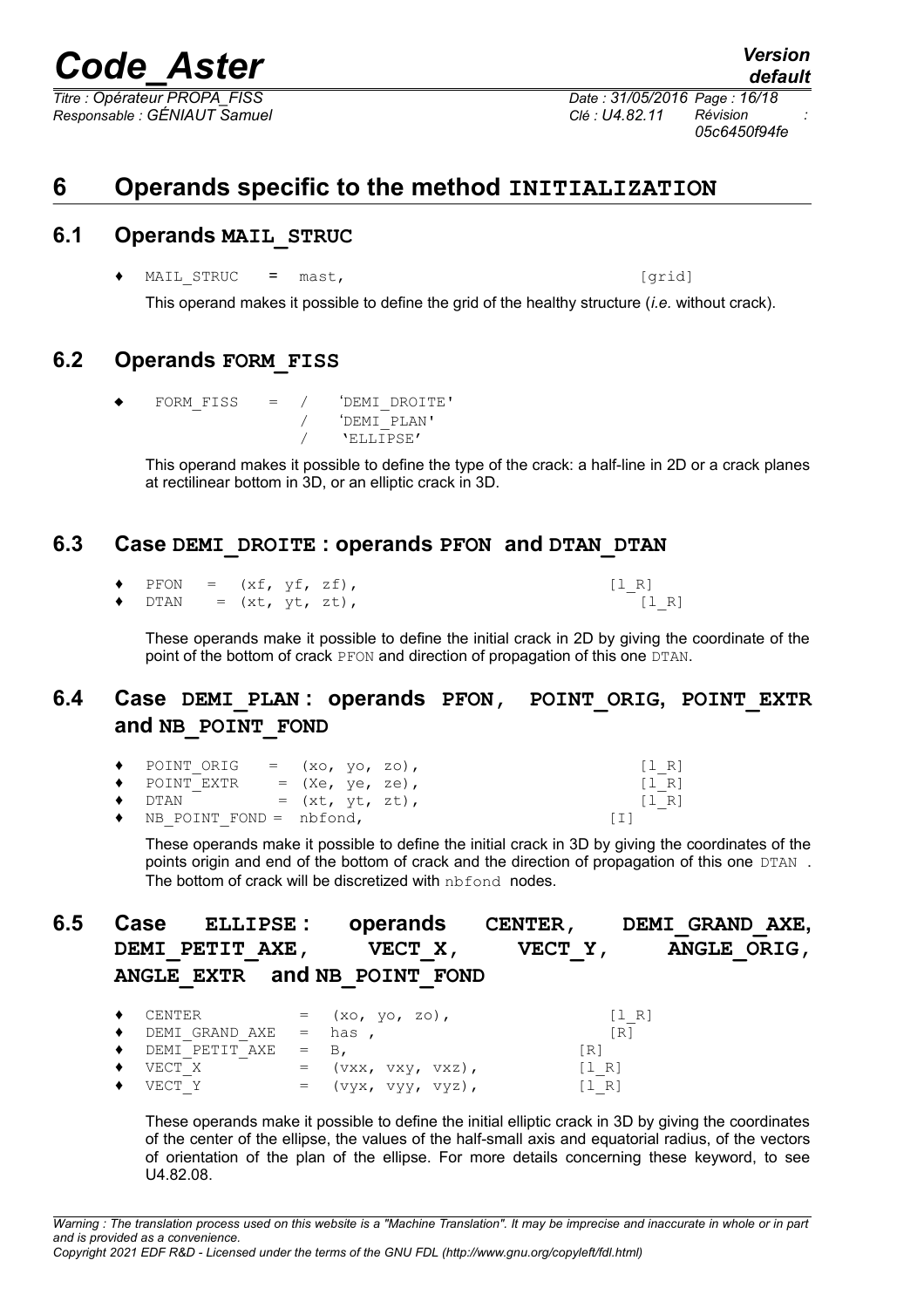*Titre : Opérateur PROPA\_FISS Date : 31/05/2016 Page : 17/18 Responsable : GÉNIAUT Samuel Clé : U4.82.11 Révision :*

*05c6450f94fe*

| $\lceil R \rceil$ |
|-------------------|
|                   |
| [R]               |
| $\lceil 1 \rceil$ |
|                   |

ANGLE ORIG give the position (in degrees) first point in the reference mark ( $VECT X$ , VECT  $\overline{Y}$  ). ANGLE EXTR give the position (in degrees) last point in the reference mark ( $VECT X$ , VECT Y ). NB\_POINT\_FOND\_indicate the number of point to be created along the bottom of crack.

## **6.6 Operands GROUP\_MA\_FOND, GROUP\_MA\_FISS**

See § [5.4.5](#page-14-1)

## **6.7 Operands MAIL\_TOTAL**

See § [5.3](#page-13-0)

## **6.8 Operands MAIL\_FISS**

Idem that MAIL PROPAGE, to see § [5.4.4](#page-14-0)